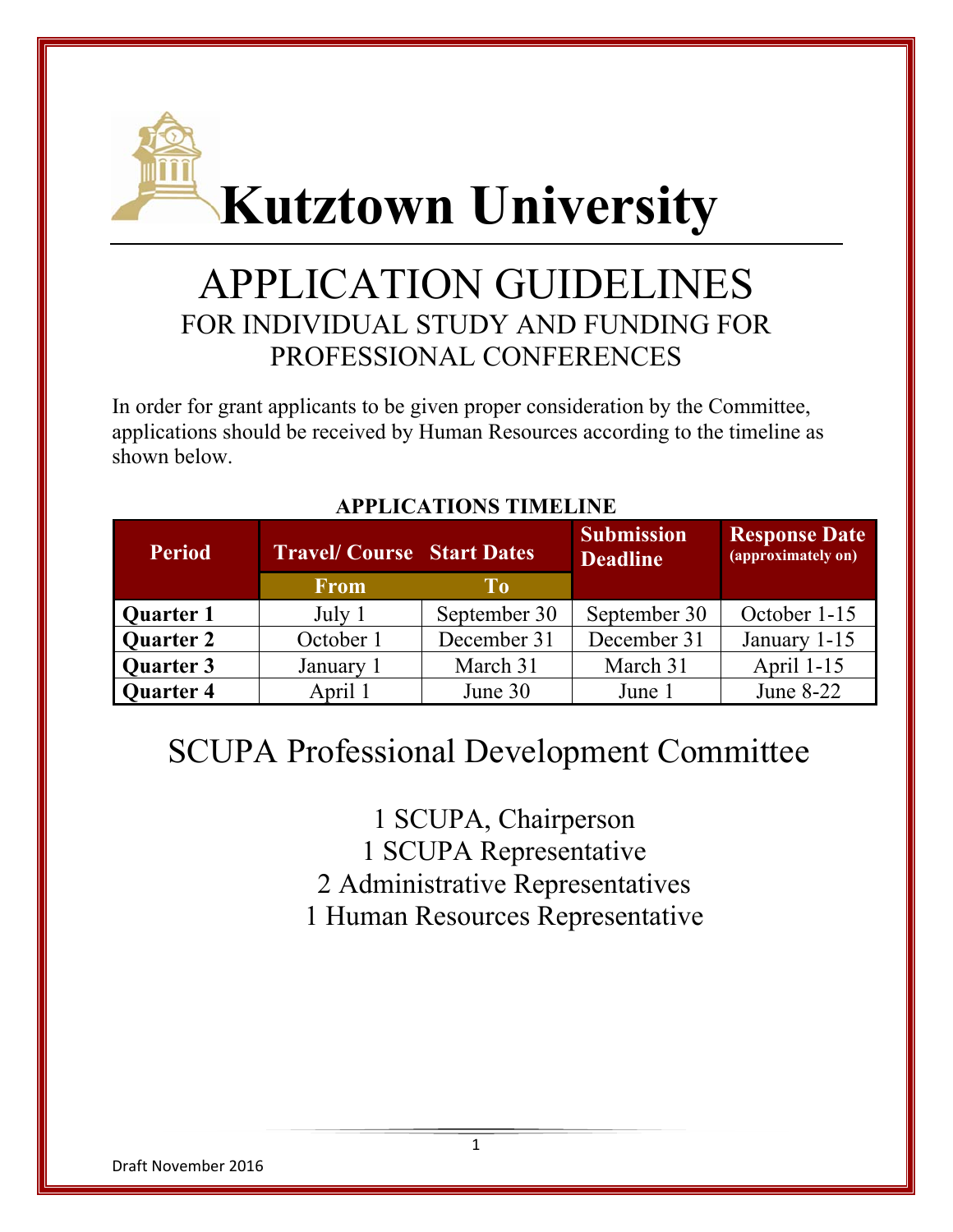All Awards are contingent on Budgetary Allocations

### Category I

ELIGIBILITY:

- A. Professional development funds are available to permanent full and parttime employees who are in an active pay status during the fiscal year in which the request is submitted.
- B. Employees on leave without pay may not request a salary replacement from the professional development funds.
- C. An employee may not submit more than one request per fiscal year.
- D. Requests shall be considered only in the category designated on the title page by the employee.

#### **INDIVIDUAL STUDY GRANTS**

PURPOSE: Enable individual permanent full-time and part-time State University Administrators (SUA) to enroll in a credit bearing course which is taken to improve the applicant's professional development, paying required fees and/or tuition. Individual Study Grants are up to \$750 per State University Administrator and are limited to **one grant per person, not to exceed \$750 per fiscal year**. (*Individual Study Grants are up to \$750.00 maximum for full-time and part-time SUA and are limited to one grant per person, per fiscal year – between Category I & Category II – not to exceed \$750.00 for Category I: Individual Study Grants and \$500 for Category II: Funding Assistance*). Attendance at a professional conference is **not** an eligible expense for Category I.

Under this category, the grant will be disbursed on a reimbursement basis for academic courses. The individual must receive a grade of "**C**" or better for undergraduate courses or a grade of "**B**" or better for a graduate course.

All proposals must include the following information:

- A. Applicant's name and department
- B. Title of course and name of institution or sponsoring organization
- C. Dates of course
- D. Description of course including:

1. Purpose (include an explanation on the benefits to the university, improvement on the delivery of service, and professional skill enhancement)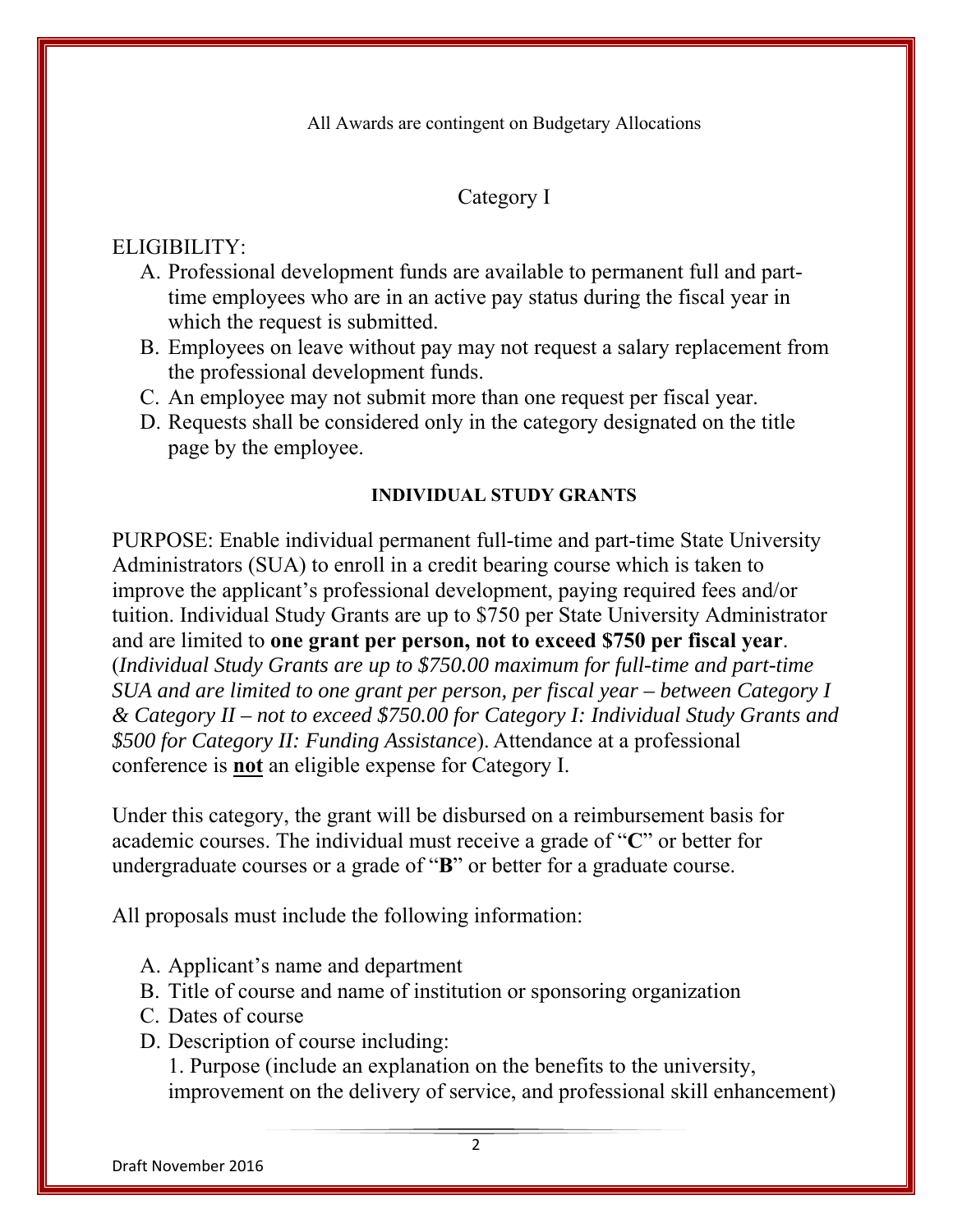- 2. Brochure/course outline and application copy (if applicable)
- E. University check requisition form including:
	- 1. Itemized cost statement
	- 2. Original receipt if prepaid
	- 3. Registration materials
	- 4. Approval of immediate supervisor and appropriate cabinet level supervisor

Apply at this link: Link will be provided by Hue Cawley

(INCOMPLETE PROPOSALS WILL NOT BE CONSIDERED AND WILL BE RETURNED)

If, for any reason, changes need to be made to an approved grant, those changes must be approved by the SPDC prior to expenditures of any funds related to the altered grant. If further assistance is necessary, please contact members of the SCUPA Professional Development Committee.

## Category II

## **FUNDING ASSISTANCE FOR PROFESSIONAL AND NONCREDIT COURSES, SEMINARS, AND WORKSHOPS**

PURPOSE: Funding assistance for meetings whose sole or primary purpose is devoted to enhance professional skills or knowledge which is directly applicable to the participant's position at the university.

Funding Assistance Grants are up to \$500 maximum and limited to **one grant total per person, per fiscal year**.

A. Deadlines for "Funding Assistance" Applications and/or Requests

Applications or requests for funding assistance should be submitted according to the timeline on page 1. Requests are processed in the order in which they are received.